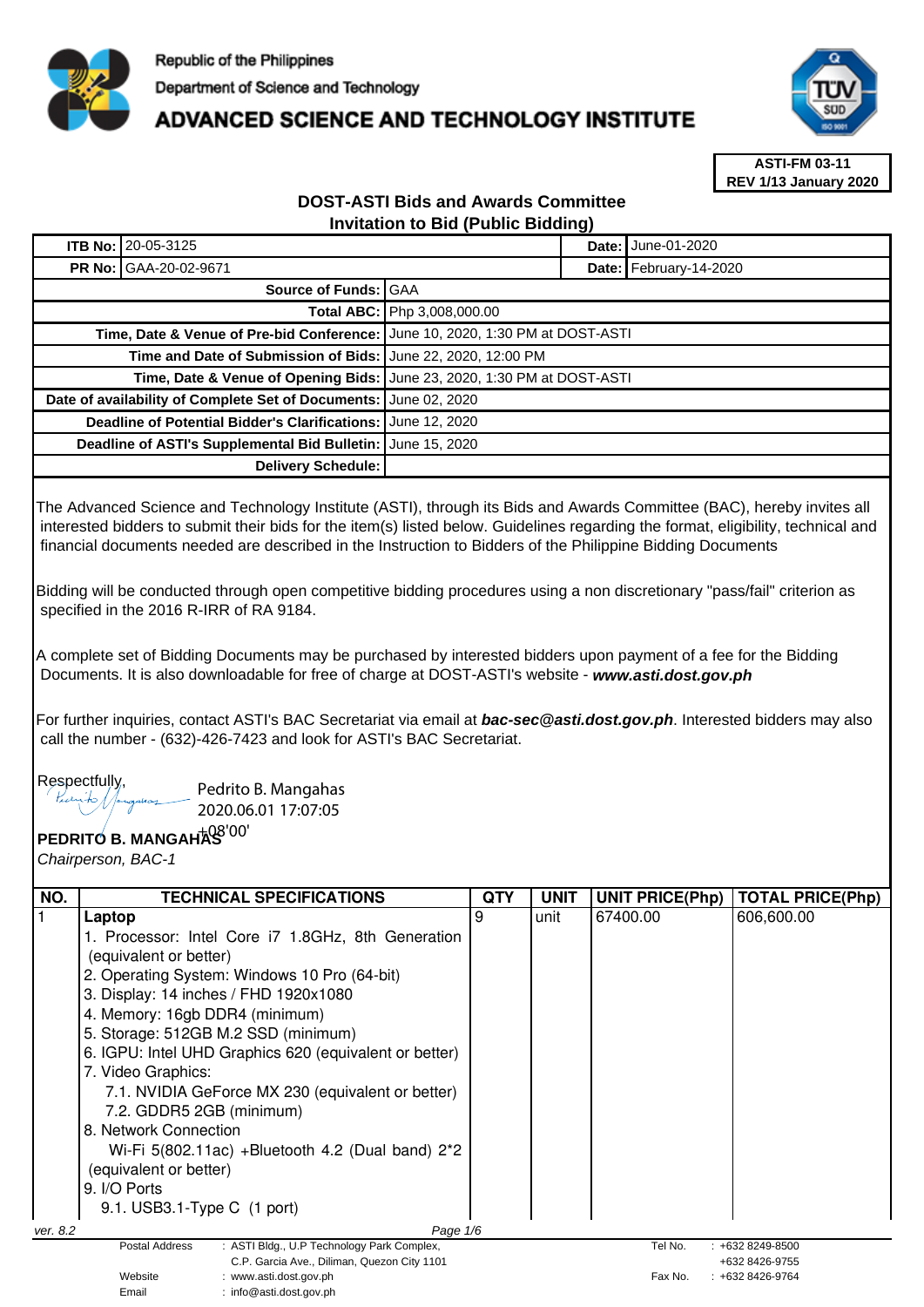|                | 9.2. At least two (2) USB3.1 ports<br>9.3 HDMI port<br>9.4. 3.5 mm headphone/speaker jack<br>10. Bundled with laptop bag and mouse<br>11. Warranty: at least one (1) year<br>12. Price inclusive of VAT<br>13. to be used by CSD Staff<br>14. Delivery: 45 days upon issuance of Notice to<br>Proceed                                                                                                                                                                                                                                                                                                                                                                                                                                                                                                                                                                                                                                                                                   |    |      |          |              |
|----------------|-----------------------------------------------------------------------------------------------------------------------------------------------------------------------------------------------------------------------------------------------------------------------------------------------------------------------------------------------------------------------------------------------------------------------------------------------------------------------------------------------------------------------------------------------------------------------------------------------------------------------------------------------------------------------------------------------------------------------------------------------------------------------------------------------------------------------------------------------------------------------------------------------------------------------------------------------------------------------------------------|----|------|----------|--------------|
| $\overline{2}$ | Laptop<br>1. Processor: Intel® Core™ i7-10510U processor 1.8<br>GHz (8M Cache, up to 4.9 GhZ) (equivalent or better)<br>2. Operating System: Windows 10 Pro (64-bit)<br>3. Display<br>3.1. 13 inches - 15.6 inches<br>3.2. at least Full HD resolution (1920x1080)<br>4. Memory: 16GB DDR4 (minimum)<br>5. Storage<br>5.1. 256GB NVMe SSD (minimum)<br>5.2. 1TB HDD (minimum), 2.5-inch 5400 RPM<br>6. Video Graphics<br>6.1. NVDIA GeForce MX230 (equivalent or better)<br>6.2. 2 GB of dedicated GDDR5 VRAM<br>7. Network Connection<br>7.1. 802.11a/b/g/n/ac wireless LAN and Supports<br>Bluetooth <sup>®</sup> 5.0 (equivalent or better)<br>7.2. Gigabit Ethernet<br>8. I/O Ports<br>8.1. At least 2 USB ports<br>8.2. HDMI port<br>8.3. 3.5 mm headphone/speaker jack<br>8.4. Ethernet (RJ-45) port<br>9. Bundled with laptop bag and mouse<br>10. Warranty: at least two (2) years<br>11. Price inclusive of VAT<br>12. Delivery: 45 days upon issuance of Notice to<br>Proceed | 30 | unit | 66200.00 | 1,986,000.00 |
| 3              | <b>Desktop</b><br>1. Composed of:<br>1.1. Processor: Intel Core i5-9400F (equivalent or<br>better)<br>1.2. RAM: at least 8GB DDR4 2666Mhz<br>1.3. Disk:<br>1.3.1. minimum 250GB SSD (preferably M.2 form<br>factor)<br>1.3.2. minimum 500GB HDD<br>1.4. Casing: Micro-mid tower ATX<br>1.5. Power Supply<br>1.5.1. at least 400 watts<br>1.5.2. for micro-ATX casing<br>1.6. Motherboard:<br>1.6.1. dual memory channel and supports DDR4<br>2666MHz memory module<br>1.6.2. LGA 1151 socket<br>1.6.3. LAN: 10/100/1000Mbps<br>1.6.4. HDMI and/or DVI ports<br>1.6.5. at least two (2) USB ports<br>1.6.6. Audio ports<br>1.6.7. at least one (1) PCI-Ex16 slot                                                                                                                                                                                                                                                                                                                         | 6  | unit | 30000.00 | 180,000.00   |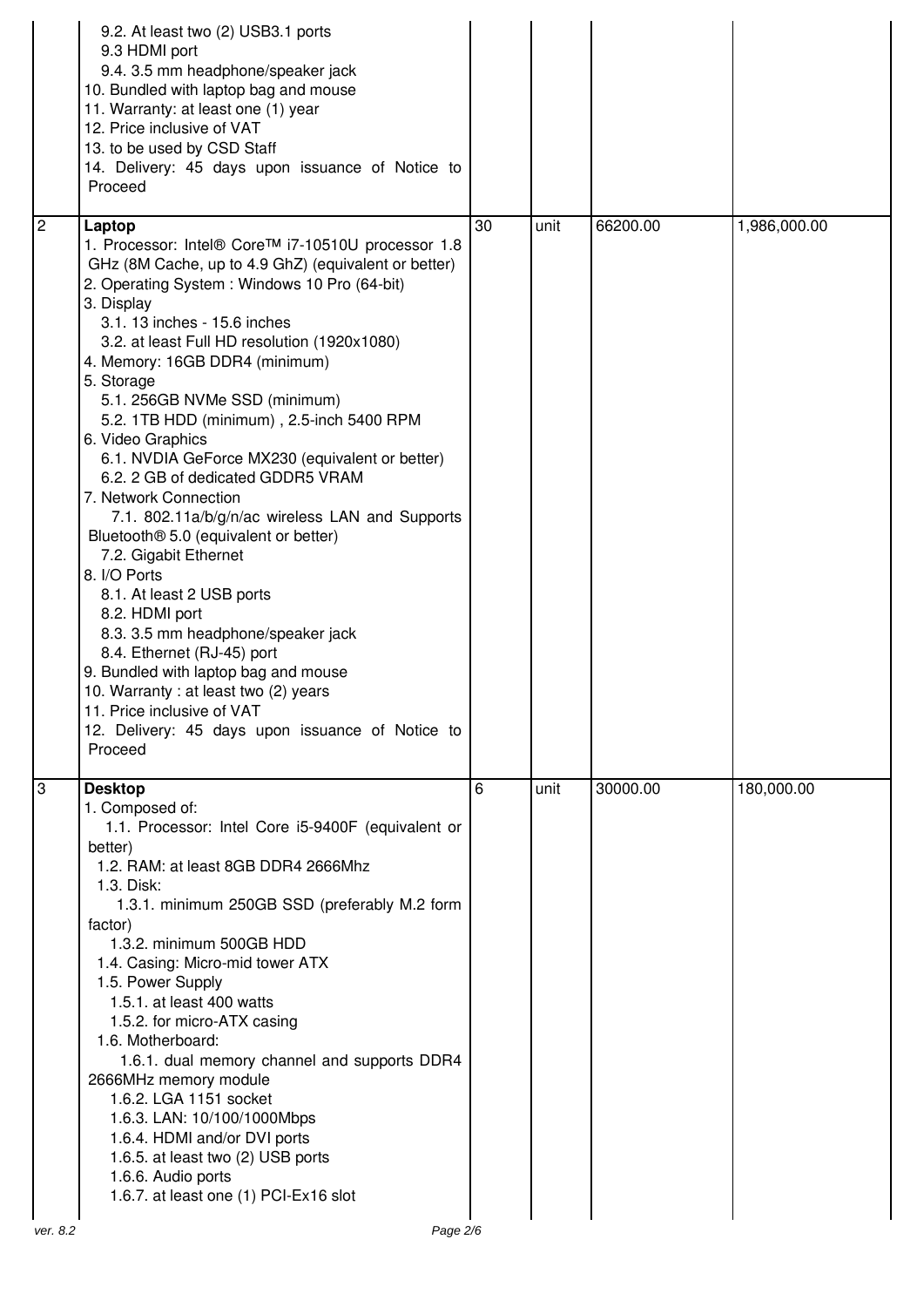|          | 1.6.8. at least two (2) SATAIII ports<br>1.6.9. Form Factor: micro-ATX<br>1.6.10. Supports Windows 10 64-bit<br>1.7. CPU Cooler: for LGA 1151 socket<br>2. If custom unit, the components should be assembled<br>and ensured that all components work together.<br>3. Warranty: at least one (1) year<br>4. Price inclusive of VAT<br>5. to be used by FAD staff<br>6. Delivery: 45 days upon issuance of Notice to<br>Proceed                                                                                                                                                                                                                                                                                                                                                                                                                                                                                                                                                                                                                                                                                                                                                                                                                                                                                             |   |      |          |            |
|----------|----------------------------------------------------------------------------------------------------------------------------------------------------------------------------------------------------------------------------------------------------------------------------------------------------------------------------------------------------------------------------------------------------------------------------------------------------------------------------------------------------------------------------------------------------------------------------------------------------------------------------------------------------------------------------------------------------------------------------------------------------------------------------------------------------------------------------------------------------------------------------------------------------------------------------------------------------------------------------------------------------------------------------------------------------------------------------------------------------------------------------------------------------------------------------------------------------------------------------------------------------------------------------------------------------------------------------|---|------|----------|------------|
| 4        | <b>Desktop</b>                                                                                                                                                                                                                                                                                                                                                                                                                                                                                                                                                                                                                                                                                                                                                                                                                                                                                                                                                                                                                                                                                                                                                                                                                                                                                                             | 3 | unit | 65000.00 | 195,000.00 |
|          | 1. Composed of:<br>1.1. Processor: Intel Core i7-9700F (equivalent or<br>better)<br>1.2. RAM: at least 32GB DDR4 2666Mhz<br>1.3. Disk:<br>1.3.1. minimum 500GB SSD (preferably M.2 form<br>factor)<br>1.3.2. minimum 1TB HDD<br>1.4. Casing: Small form factor (preferably micro-ATX)<br>1.5. Power Supply<br>1.5.1. at least 620 watts<br>1.5.2. for micro-ATX casing,<br>1.5.3. 80+ Bronze Full Modular<br>1.6. Motherboard:<br>1.6.1. dual memory channel and supports DDR4<br>2666MHz memory module<br>1.6.2. LGA 1151 socket<br>1.6.3. LAN: 10/100/1000Mbps<br>1.6.4. HDMI and/or DVI ports<br>1.6.5. at least two (2) USB ports<br>1.6.6. Audio ports<br>1.6.7. at least one (1) PCI-Ex16 slot<br>1.6.8. at least two (2) SATAIII ports<br>1.6.9. Form Factor: micro-ATX<br>1.6.10. Supports Windows 10 64-bit<br>1.7. CPU Cooler: for LGA 1151 socket<br>1.8. Graphics Card<br>1.8.1. NVIDIA® GeForce® GTX 1650 (equivalent or<br>better)<br>1.8.2. Memory: 4GB GDDR5<br>2. If custom unit, the components should be assembled<br>and ensured that all components work together.<br>3. Warranty: at least one (1) year<br>4. Price inclusive of VAT<br>5. to be used by the Corporate Communications Team<br>for graphics designing and video editing<br>6. Delivery: 45 days upon issuance of Notice to<br>Proceed |   |      |          |            |
| 5        | <b>Network Attached Storage (NAS) - 2-Bay</b>                                                                                                                                                                                                                                                                                                                                                                                                                                                                                                                                                                                                                                                                                                                                                                                                                                                                                                                                                                                                                                                                                                                                                                                                                                                                              | 1 | lot  | 40400.00 | 40,400.00  |
| ver. 8.2 | 1. Network Attached Storage (NAS)<br>1.1. Quantity: 1 unit.<br>1.2. Hardware.<br>1.2.1. Hot swappable drive bays: 2 bays.<br>1.2.2. CPU Intel Celeron J3455 Quad-core 1.5GHz<br>or similar<br>1.2.2.1. Burst up to 2.3GHz (minimum).<br>1.2.3. Hardware encryption engine: AES-NI or<br>Page 3/6                                                                                                                                                                                                                                                                                                                                                                                                                                                                                                                                                                                                                                                                                                                                                                                                                                                                                                                                                                                                                           |   |      |          |            |
|          |                                                                                                                                                                                                                                                                                                                                                                                                                                                                                                                                                                                                                                                                                                                                                                                                                                                                                                                                                                                                                                                                                                                                                                                                                                                                                                                            |   |      |          |            |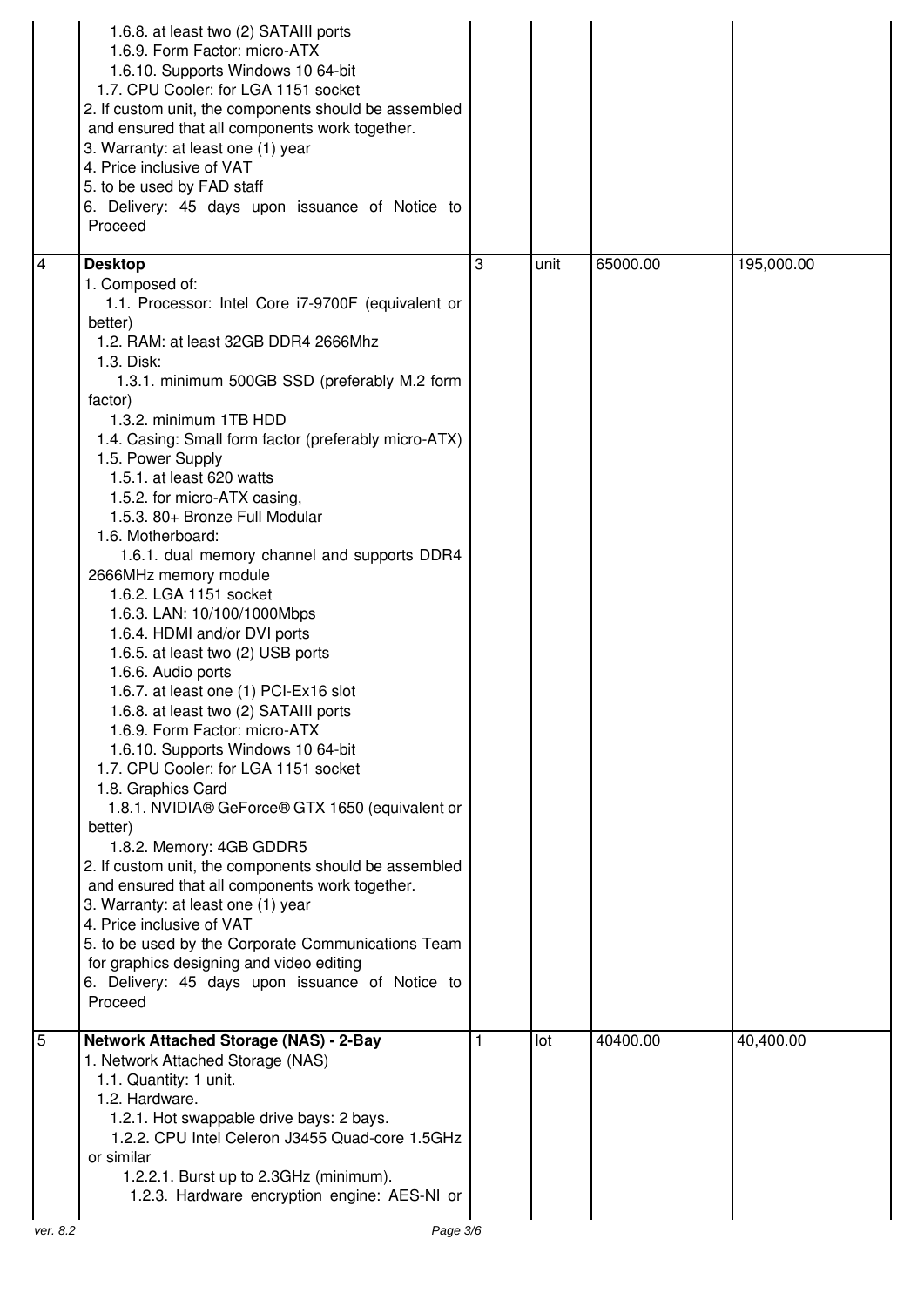similar. 1.2.4. Hardware transcoding engine. 1.2.4.1. Supported codec: H.264 (AVC), H.265 (HEVC), MPEG-2 and VC-1. 1.2.4.2. Maximum resolution: 4K (4096 x 2160). 1.2.4.3. Maximum frame rate per second (FPS): 30. 1.2.5. Memory: 2 GB DDR3L (expandable up to 6 GB). 1.2.6. Compatible drive type: 2 x 3.5-inch or 2.5-inch SATA SSD / HDD. 1.2.7. External port. 1.2.7.1. USB 3.0 port: 3 (minimum). 1.2.7.2. eSATA port: 1 (minimum). 1.2.7.3. LAN 1GbE (RJ-45): 2 (minimum), with fallover and link aggregation support. 1.2.8. Wake on LAN/WAN. 1.2.9. Scheduled power on/off. 1.2.10. System fan: 92 x 92 x 25 mm (minimum). 1.2.11. AC input power voltage: 100V to 240V AC. 1.2.12. Power frequency: 50/60Hz, single phase. 1.2.13. With status indicator lights. 1.2.14. Kensington Security Slot. 1.3. NAS Operations and Features. 1.3.1. Networking protocol: SMB, AFP, NFS, FTP, WebDAV, CalDAV, iSCSI, Telnet, SSH, SNMP, VPN (PPTP, OpenVPN , L2TP). 1.3.2. File system. 1.3.2.1. Internal: Btrfs, ext4. 1.3.2.2. External: Btrfs, ext4, ext3, FAT, NTFS, HFS+, exFAT4. 1.3.3. Supported RAID type: Basic, JBOD, RAID 0, RAID 1, RAID 5, RAID 6, RAID 10. 1.3.4. Storage management. 1.3.4.1. Maximum single volume size: 108TB. 1.3.4.2. Maximum internal volume: 512. 1.3.4.3. Maximum iSCSI target: 32. 1.3.4.4. Maximum iSCSI LUN: 256. 1.3.4.5. iSCSI LUN clone/snapshot support. 1.3.5. SSD cache: SSD read-write cache support. 1.3.6. File sharing capability. 1.3.6.1. Maximum local user account: 2,048. 1.3.6.2. Maximum local group: 256. 1.3.6.3. Maximum shared folder: 512. 1.3.6.4. Maximum concurrent SMB/NFS/AFP/FTP connection: 500. 1.3.7. Privilege / Access Control: Windows Access Control List (ACL), application privilege. 1.3.8. Directory service. 1.3.8.1. Windows AD integration. 1.3.8.2. Domain users login via SMB/NFS/AFP/FTP/File Station. 1.3.8.3. LDAP integration. 1.3.9. Virtualization: VMware vSphere 6, Microsoft Hyper-V , Citrix, OpenStack 1.3.10. Security: 1.3.10.1. Firewall. 1.3.10.2. Encryption shared folder. 1.3.10.3. SMB encryption. 1.3.10.4. FTP over SSL/TLS. 1.3.10.5. SFTP.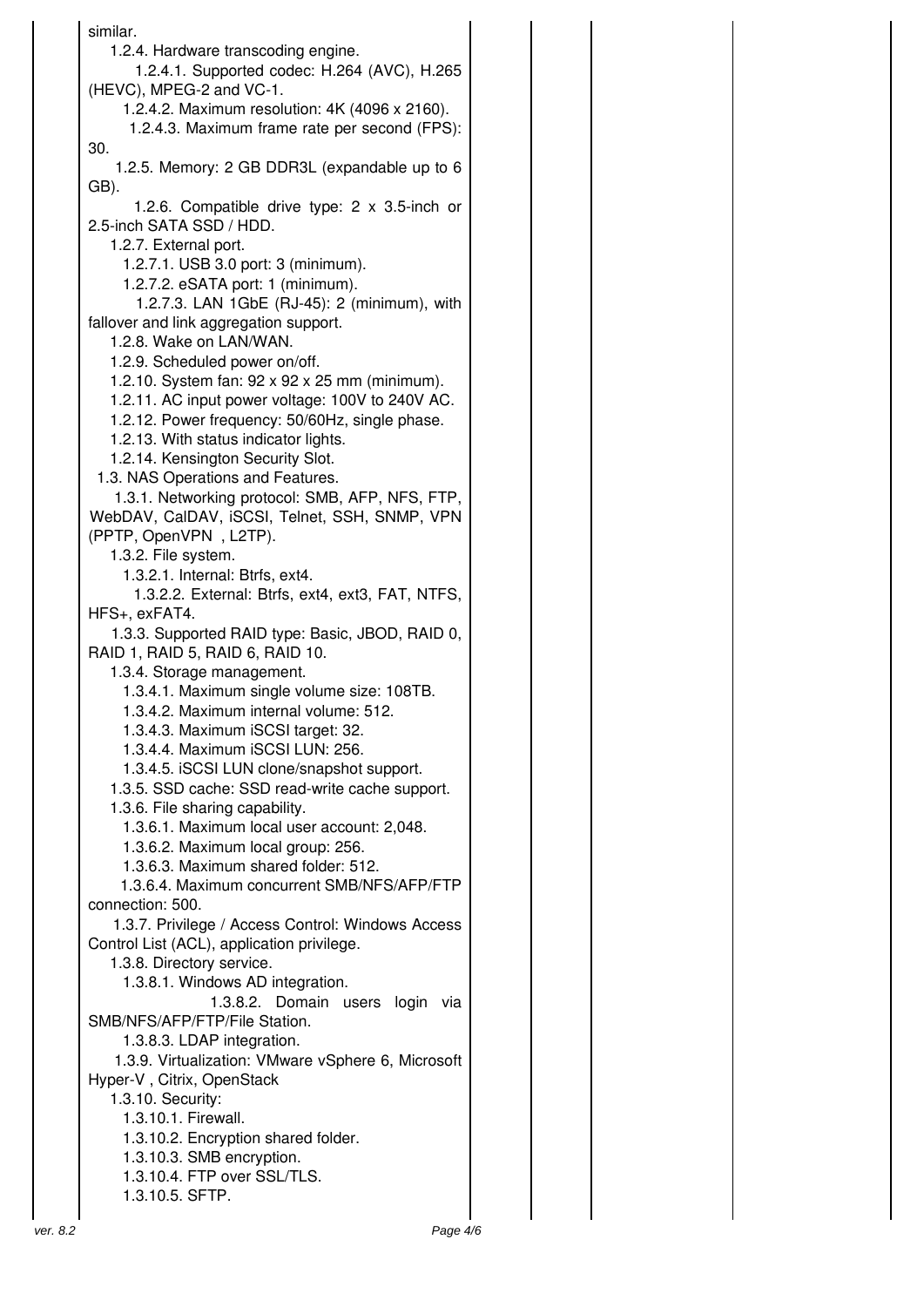1.3.10.6. Rsync over SSH.

1.3.10.7. Login auto block.

1.3.10.8. HTTPS (Customizable cipher suite).

1.3.11. Supported client.

1.3.11.1. Windows 7 and 10.

1.3.11.2. Mac OS X 10.11 onwards.

1.3.12. Supported browser: Chrome, Firefox, Internet Explorer 10 onwards, Safari 10 onwards; Safari (iOS 10 onwards), Chrome (Android 6.0 onwards).

1.4. Packages and Applications.

1.4.1. File and Folders: Virtual drive, remote folder, Windows ACL editor, compressing/extracting archived files, bandwidth control for specific users or groups, creating sharing links, transfer logs.

1.4.2. FTP Server: Bandwidth control for TCP connections, custom FTP passive port range, anonymous FTP, FTP SSL/TLS and SFTP protocol, boot over the network with TFTP and PXE support, transfer logs.

1.4.3. Global search into applications and files.

1.4.4. Backup: Support local backup, network backup, and backup data to public clouds.

1.4.5. Active Backup for Server: Centralize data backup for Windows and Linux servers without client installation.

1.4.6. Backup tool: Configuration backup, macOS Time Machine support, Cloud Backup.

1.4.7. Cloud Suite.

1.4.7.1. Sync data between multiple platforms by installing the client utilities on Windows, Mac, Linux, Android and iOS devices, while retaining up to 32 historical versions of files.

1.4.7.2. Maximum concurrent file transfer: 500.

1.4.8. Cloud Sync.

1.4.8.1. One or two-way synchronization with public cloud storage providers including Amazon Drive, Amazon S3-compatible storage, Baidu cloud, Box, Dropbox, Google Cloud Storage, Google Drive, hubiC,

MegaDisk, Microsoft OneDrive, OpenStack Swift-compatible storage, WebDAV servers, Yandex Disk.

1.4.9. IP Camera Integration.

1.4.9.1. Maximum IP camera: 40 (total of 1,200 FPS at 720p, H.264).

1.4.9.2. Inclusive of two camera licenses.

1.4.10. Virtual Machine Manager: Deploy and run various virtual machines on NAS, including Windows and Linux.

1.4.11. High Availability Manager: Capability of setting up two identical NAS into one high-availability cluster.

1.4.12. Snapshot Replication.

1.4.12.1. Maximum of replications: 64.

1.4.12.2. Maximum of shared folder snapshots: 1,024.

 1.4.12.3. Maximum of system snapshots: 65,536. 1.4.13. VPN Server.

1.4.13.1. Maximum connection: 20.

1.4.13.2. Supported VPN protocol: PPTP, OpenVPN, L2TP/IPSec.